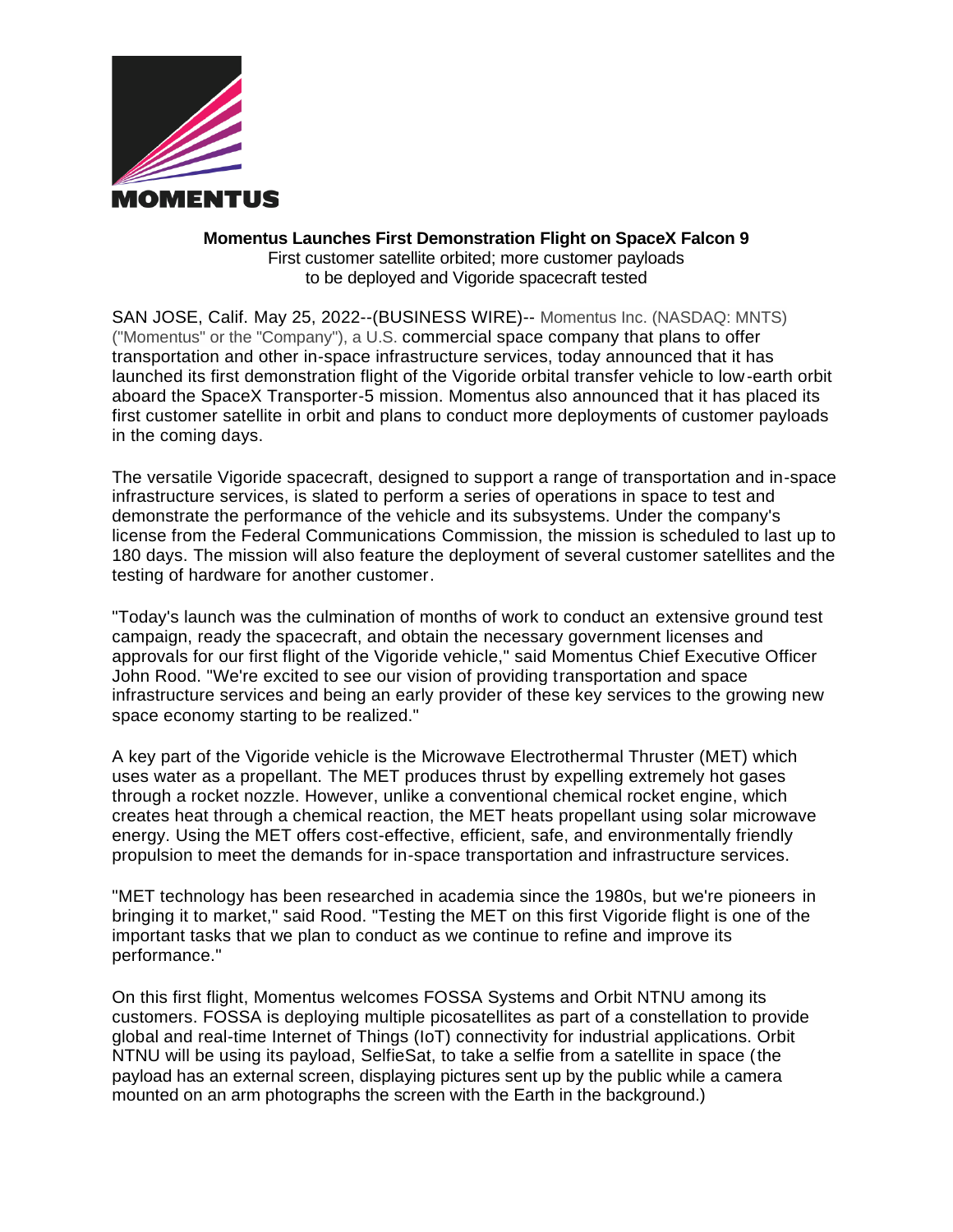In addition to Vigoride, Momentus used a second port on the Falcon 9 to fly a third-party deployer from a trusted partner. Momentus used this deployer to place its first customer satellite from Bronco Space at the California State Polytechnic University at Pomona in orbit. Four other satellite payloads that are customers of the deployer system partner were also placed in orbit.

"Our journey to space was only made possible by our team's dedication, focus, and considerable talent," said Rood. "I'm proud of how Momentus employees responded to the many challenges we faced. It would have been easy to believe that our initial challenges were insurmountable, but the fact that Momentus didn't quit speaks to an emerging culture that will be the true foundation of our success over time."

Rood concluded by saying, "We're looking forward to helping our customers meet their mission objectives, pushing our Vigoride through an in-space test campaign, and applying all that we learn to continually improve our service offerings as we strive to enable the new space economy to flourish."

## **About Momentus**

Momentus is a U.S. commercial space company that plans to offer in-space infrastructure services, including in-space transportation, hosted payloads and in-orbit services. Momentus believes it can make new ways of operating in space possible with its planned in-space transfer and service vehicles that will be powered by an innovative water plasma-based propulsion system that is under development.

## **Forward-Looking Statements**

This press release contains certain statements which may constitute "forward-looking statements" for purposes of the federal securities laws. Forward-looking statements include, but are not limited to, statements regarding Momentus or its management team's expectations, hopes, beliefs, intentions or strategies regarding the future, projections, forecasts or other characterizations of future events or circumstances, including any underlying assumptions, and are not guarantees of future performance. Because forwardlooking statements relate to the future, they are subject to inherent uncertainties, risks and changes in circumstances that are difficult to predict and many of which are outside of Momentus' control. Many factors could cause actual future events to differ materially from the forward-looking statements in this press release, including but not limited to risks and uncertainties included under the heading "Risk Factors" in the Annual Report on Form 10-K filed by the Company on March 9, 2022, as such factors may be updated from time to time in our other filings with the Securities and Exchange Commission (the "SEC"), accessible on the SEC's website at [www.sec.gov](https://cts.businesswire.com/ct/CT?id=smartlink&url=http%3A%2F%2Fwww.sec.gov&esheet=52717121&lan=en-US&anchor=www.sec.gov&index=1&md5=4ce692d82669678a45f78c85c5676b04) and the Investor Relations section of our website at [investors.momentus.space.](https://cts.businesswire.com/ct/CT?id=smartlink&url=http%3A%2F%2Finvestors.momentus.space&esheet=52717121&lan=en-US&anchor=investors.momentus.space&index=2&md5=b32780530c9d711b7a85606d94c065ee) Forward-looking statements speak only as of the date they are made. Readers are cautioned not to put undue reliance on forward-looking statements, and, except as required by law, the Company assumes no obligation and does not intend to update or revise these forward-looking statements, whether as a result of new information, future events, or otherwise.

## **Contacts**

**Investors** Darryl Genovesi at [investors@momentus.space](mailto:investors@momentus.space)